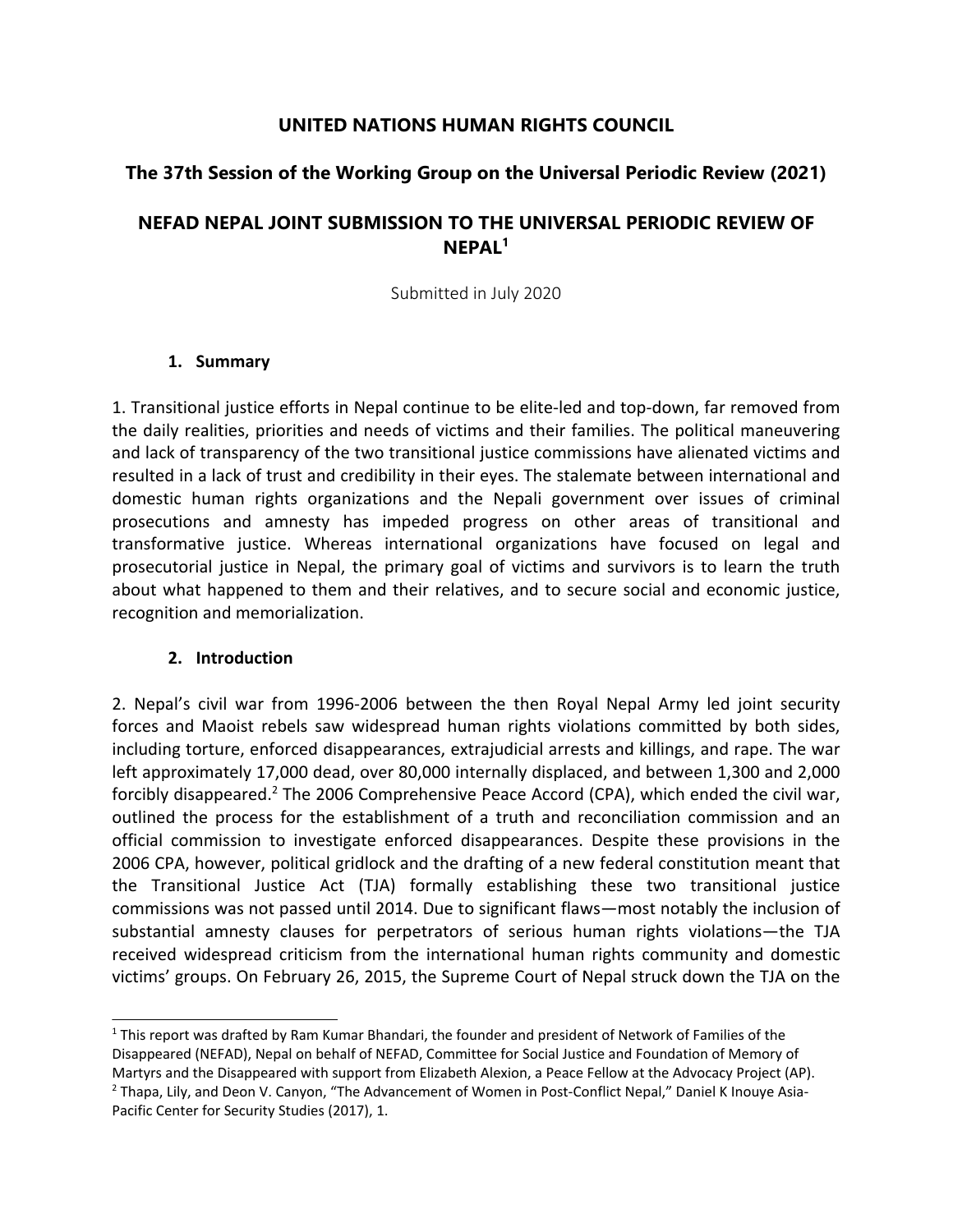grounds that it was unconstitutional.

3. Since Nepal's last Universal Periodic Review (2<sup>nd</sup> Cycle) in 2015, no changes have been made to the TJA, and all efforts to address past human rights abuses have excluded victims and neglected their needs. This report focuses on the multi-dimensional needs of relatives of the disappeared in Nepal and examines the ways in which elite political interests have repeatedly coopted efforts to pursue justice. The gendered experience of wives of the disappeared is given particular attention, and the report concludes with recommendations for the Government of Nepal during its 3<sup>rd</sup> Universal Periodic Review in 2021.

4. The Network of Families of the Disappeared (NEFAD) is <sup>a</sup> family-based network representing victims and survivors of enforced disappearance from across Nepal, including victims of both State and rebel actions during the internal armed conflict (1996-2006). NEFAD seeks to empower victims, survivors and their associations, and amplify their concerns at national and international level. NEFAD provides national representation to its members and grassroots associations, ensuring that their needs and voices are heard at the highest level of transitional justice processes. NEFAD was founded in 2009 led by families to support and advocate for victims and survivors, giving grassroots families <sup>a</sup> national voice to organize their movement for truth, justice, reparation, memory and dignity. NEFAD closely coordinates with Committee for Social Justice, and Foundation of Memory of Martyrs and the Disappeared, whereas NEFAD represents the Coalition of disappeared victims and survivors Associations, along with these organizations in this joint submission.

## **3. Priorities, needs and challenges for families of the disappeared in Nepal**

5. In 2009, the International Committee for the Red Cross (ICRC) conducted <sup>a</sup> study to identify the needs of families of the disappeared in Nepal. Knowing the truth about the fate of their relatives has always been and remains the top priority for most of these families.<sup>3</sup> The truth they seek is <sup>a</sup> specific and detailed account of what happened to their relative and their ultimate whereabouts, rather than <sup>a</sup> generalized truth about the widespread abuses that occurred throughout the civil war. In this way, the truth they pursue is deeply personal. Until they have absolute proof of the death of their relative, the families continue to live in <sup>a</sup> state of ambiguous loss in which uncertainty and remnants of hope prevent the completion of the grieving process. Over 80% of respondents said that the only acceptable proof of death would be the physical remains of their relatives—until they have <sup>a</sup> body there can be no closure or performance of acceptable death rituals. In this way, many relatives perceive answers and the return of remains to be <sup>a</sup> reparative act and <sup>a</sup> form of justice in itself.

6. The second need identified by families of the disappeared is economic support. Over 90% of the victims of enforced disappearances were working-age males who were often <sup>a</sup> primary

<sup>&</sup>lt;sup>3</sup> ICRC, "Families of Missing Persons in Nepal: A study of their needs," April 2009, 12-16.

https://www.icrc.org/en/doc/assets/files/2011/families-of-missing-persons-nepal-report.pdf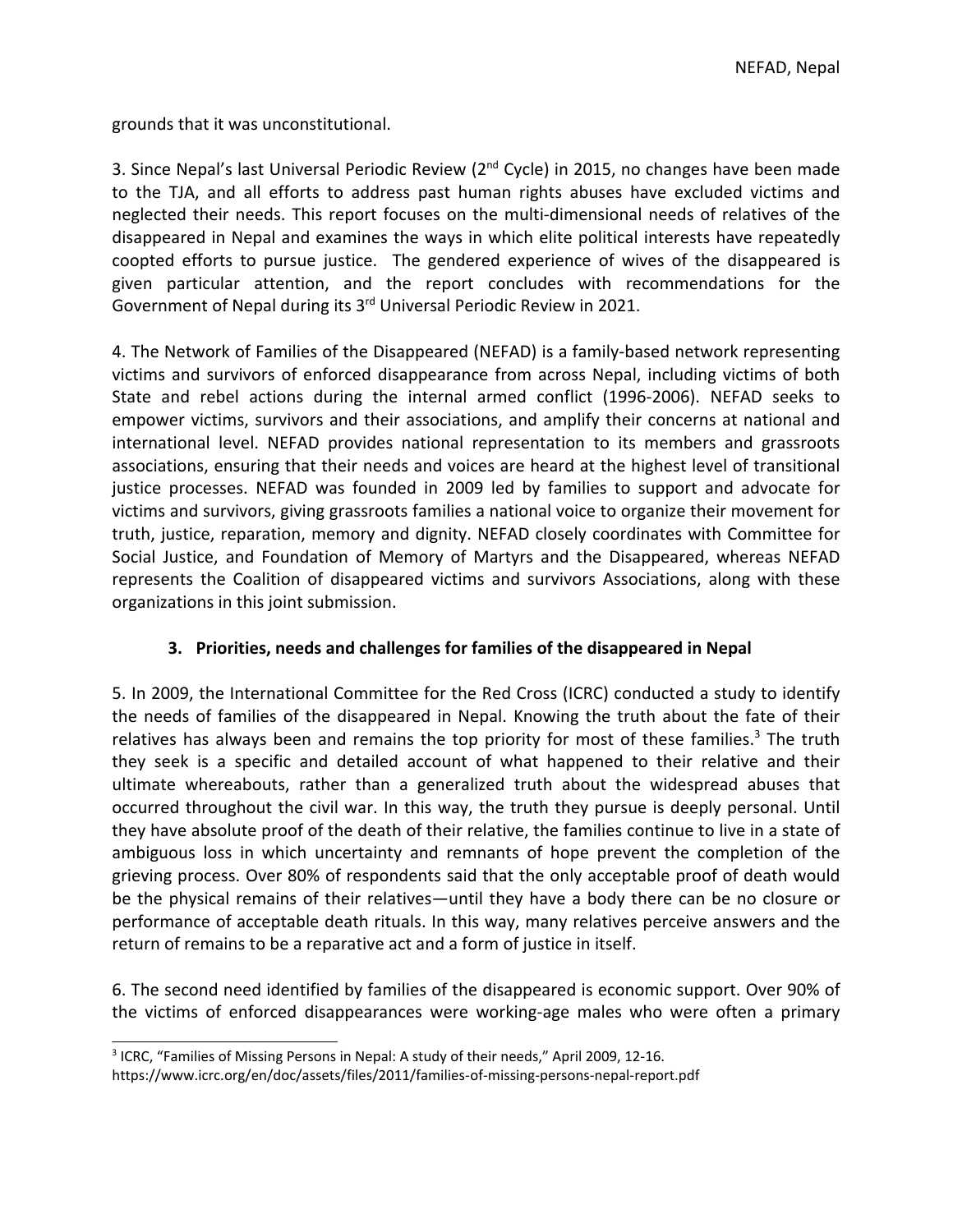breadwinner for their families. In the absence of this income, the economic security of many families deteriorated, especially when the disappeared family member was the main financial earner in the household. Additionally, since there is no legal status for the disappeared and many relatives are reluctant to declare them dead, many wives of the disappeared do not have the same legal entitlements to land or other assets that they would have if their husbands were dead. A 2013 study conducted by the International Center for Transitional Justice (ICTJ) found that 86% of wives of the disappeared who were interviewed did not have access to land titles they would have if their husbands had died.<sup>4</sup> This further decreased the economic security of many of these women. As <sup>a</sup> result, many relatives of the disappeared have said that economic support is <sup>a</sup> priority need. They do not see this in the form of one-time compensation payments, but rather envision it as <sup>a</sup> long-term, sustainable solution that would allow them to adjust to the realities of their lives and ensure <sup>a</sup> better future for their children. The solution could take the form of providing stable jobs for relatives of the disappeared, providing pensions, guaranteeing access to medical services and education for their children, and amending laws to allow land titles and assets to be transferred to wives and relatives of the disappeared.

7. Although not as high <sup>a</sup> priority as truth and economic support, many relatives also consider accountability and prosecutions of those responsible for disappearances to be an important component of justice for families. Several said that accountability is necessary to ensure that these crimes will not be repeated in the future, and many believed that guilty verdicts of perpetrators would have <sup>a</sup> personal healing effect in the form of recognition of suffering. Almost 70% of those who responded to the 2009 ICRC survey rejected amnesties for perpetrators.<sup>5</sup> More than half of those who could envisage amnesty said that it would have to be granted conditionally, for example to lower ranks who were following orders or in exchange for the truth about what happened. When asked what justice meant to them, <sup>a</sup> majority of respondents said prosecution, although others also mentioned compensation, truth and acknowledgement. 6

8. Another priority for families of the disappeared is public acknowledgement and recognition. Many respondents in the ICRC study said that the government could do more to recognize the sacrifice of those who disappeared in bringing about positive change for the country.<sup>7</sup> Additionally, while local memorialization efforts have taken place across the country—including local ceremonies and renaming parks and roads after the disappeared—greater efforts could be taken to establish national memorials which would help formalize recognition of the disappeared. Relatives also mentioned compensation as <sup>a</sup> form of official acknowledgement, although several were wary of accepting compensation if it came in the absence of the truth

<sup>4</sup> John Tyynela, Lucia Withers, and Prabina Bajracharya, "Beyond Relief: Addressing the Rights and Needs of Nepal'<sup>s</sup> Wives of the Disappeared," ICTJ Briefing, August 2013.

<sup>&</sup>lt;sup>5</sup> ICRC, "Families of Missing Persons in Nepal: A study of their needs," April 2009, 27.

 $<sup>6</sup>$  Ibid, 26.</sup>

 $<sup>7</sup>$  Ibid, 31.</sup>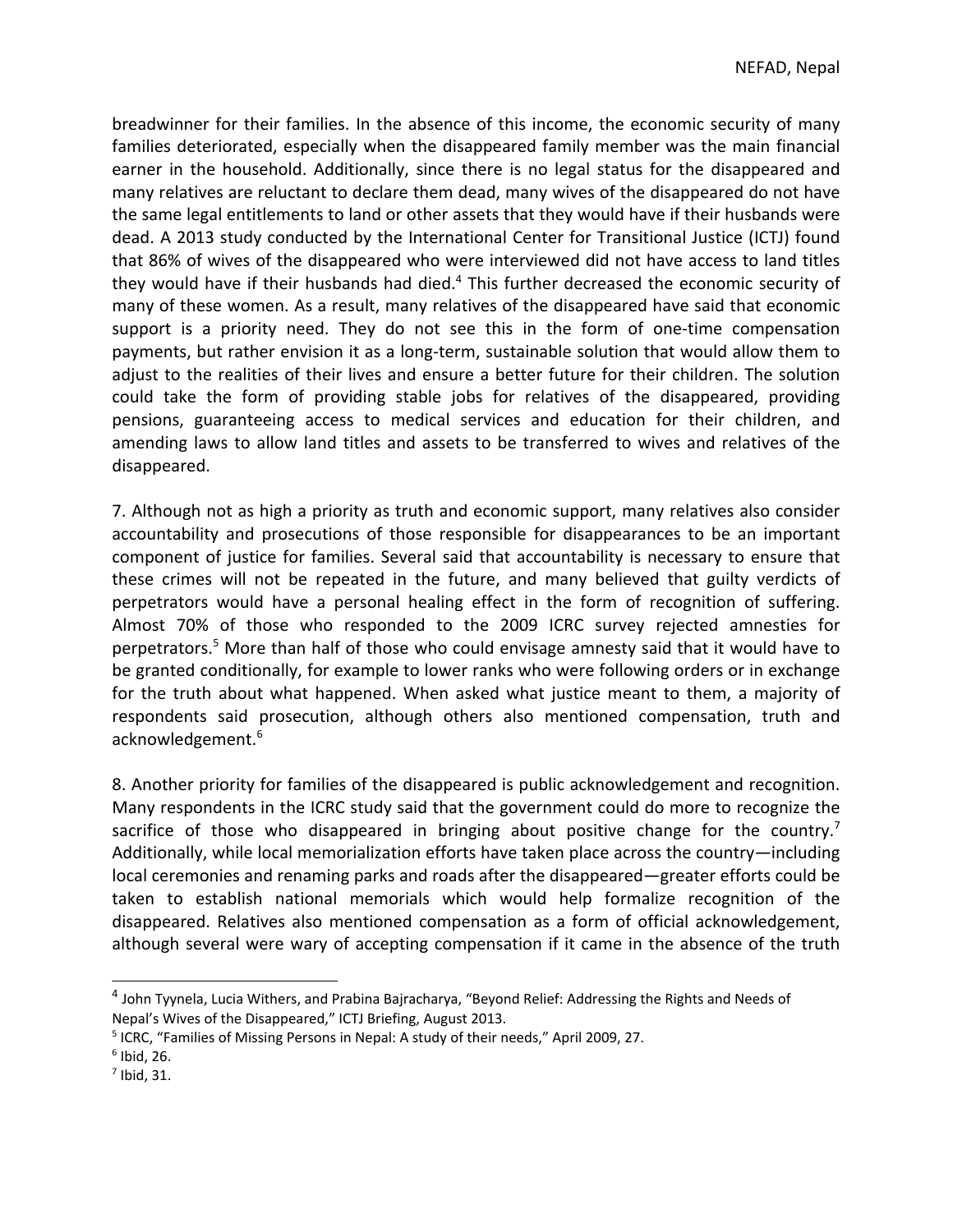and accountability. 8

9. Finally, although Nepal passed the National Criminal Procedure (Code) Act in 2017 criminalizing enforced disappearances, the Act does not apply retrospectively, meaning there is still no legal status for those who disappeared during the civil war. Nor does the 2017 Act comply with international law. Enacting legislation that legally recognizes the status of those who disappeared during the civil war would thus also serve as <sup>a</sup> form of acknowledgement of the specific crime of enforced disappearance.

10. Families of the disappeared reported that they faced social stigmatization, discrimination and isolation. Because many families did not accept that their relatives were dead, they did not conduct death rituals and were often criticized by their communities as <sup>a</sup> result. This challenge is particularly acute for wives of the disappeared, many of whom were shunned when they refused to perform rituals of widowhood, such as the removal of bangles and necklaces, washing away of the red *tika* and *sindhur* from their foreheads in the Hindu tradition, and exchanging the red sari of marriage for the white of widowhood. 9

11. Wives of the disappeared do not fit into the status of either widows nor wives—sometimes they are referred to as "half-widows"—and this has also resulted in severe social stigmatization. This is often compounded by the attitude of in-laws. In the 2013 ICTJ study, many wives of the disappeared reported that their in-laws had expelled them from their households, accused them of having "bad karma" that lead to the disappearance of their husband, or compelled them to marry <sup>a</sup> brother or relative of their disappeared husband in some indigenous communities. 10

12. Wives of the disappeared also reported experiencing discrimination by local officials when they tried to receive interim relief if they were wearing clothes culturally associated with marriage. Such social stigmatization also intersected with other forms of discrimination based on gender, caste, ethnicity, religion and geography. Taken together, these experiences have had significant psychosocial consequences for many of these women, and very few have received sufficient psychosocial support that could help them address the ambiguity of not knowing the fate of their loved ones.

## **4. Shortcomings of justice for relatives of the disappeared**

### *4.1 Challenges facing the transitional justice commissions*

13. The 2006 Comprehensive Peace Accord (CPA) outlined investigative commissions to uncover the truth about events and human rights violations that occurred during the civil war.

<sup>8</sup> Ibid, 28.

<sup>&</sup>lt;sup>9</sup> ICRC, "Families of Missing Persons in Nepal," 21; Tyynela et al., "Beyond Relief," 9.

<sup>&</sup>lt;sup>10</sup> Tyynela et al., "Beyond Relief," 9.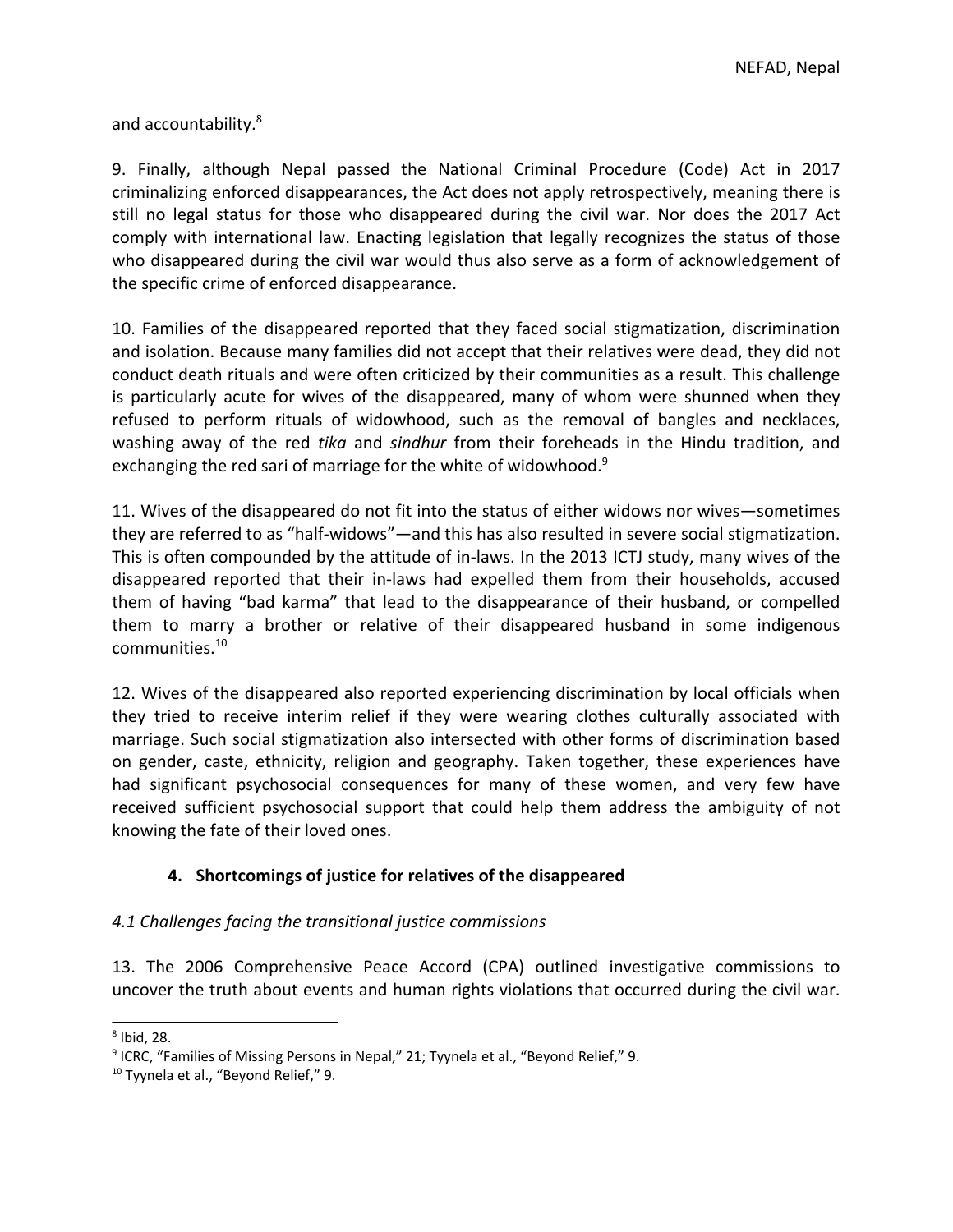In 2014, the Transitional Justice Act (TJA) established two such bodies: the Truth and Reconciliation Commission (TRC) and the Commission of Investigation on Enforced Disappeared Persons (CIEDP). The final version of the TJA that was passed—which differed substantially from an earlier version that had been shared with victims' and human rights groups—contained provisions for possible amnesties for perpetrators of human rights violations including torture, disappearances, and rape.

14. In 2014 and 2015, the Supreme Court of Nepal ruled that the amnesty provisions in the TJA were unconstitutional. Despite the Supreme Court decision, the Government of Nepal did not amend the TJA. In April 2020, the Supreme Court rejected <sup>a</sup> petition by the government to reverse its 2015 verdict and reiterated its previous ruling that the TJA be amended.<sup>11</sup> The government has not amended any part of the TJA.

15. The TRC received more than 60,000 complaints and the CIEDP over 3,000 as of the end of 2018; however, little progress has been made on investigating these cases, and both commissions have been granted several extensions.<sup>12</sup> For much of 2019, the commissions were inactive after the terms of the commissioners came to an end and were not replaced. The names of new commissioners were only proposed in early 2020. To date, the commissions have not recommended any cases for prosecutions. No victims have received information regarding the whereabouts of their relatives, and no recommendations for reparations or legal reforms have been made. Much of this slow progress is the result of <sup>a</sup> lack of resources and funding, <sup>a</sup> lack of expertise, the absence of legal restraints, <sup>a</sup> lack of political will, and in some cases, active political obstruction of progress.

16. Many victims and advocates perceive the commissions as being perpetrator-led and part of <sup>a</sup> politically motivated process that protects those in power and neglects the interests and needs of victims. A lack of transparency and the exclusion of civil society and victims' groups from the selection of commissioners has also led many to distrust and reject the TRC and CIEDP. The government held national consultations in January 2020 prior to the selection of new commissioners. However, the consultations only lasted for <sup>a</sup> few hours and occurred exclusively at the provincial level—rather than at the district or village level, where many victims and their families live. This resulted in widespread criticism that the process was cursory and did not adequately hear or incorporate victims' perspectives and needs.

17. Another issue plaguing both commissions is that there are no victim and witness protection or other safeguarding mechanisms in place. Since many perpetrators remain in high level positions in the national government, army and police, many victims are reluctant to speak

<sup>&</sup>lt;sup>11</sup> Human Rights Watch, "Nepal: Supreme Court's Decision Reaffirms the Need to Amend Transitional Justice Law," May 1, 2020. https://www.hrw.org/news/2020/05/01/nepal-supreme-courts-decision-reaffirms-need-amendtransitional-justice-law

<sup>&</sup>lt;sup>12</sup>Human Rights Watch, "Nepal: Transitional Justice Proving Elusive," February 13, 2018.

https://www.hrw.org/news/2018/02/13/nepal-transitional-justice-proving-elusive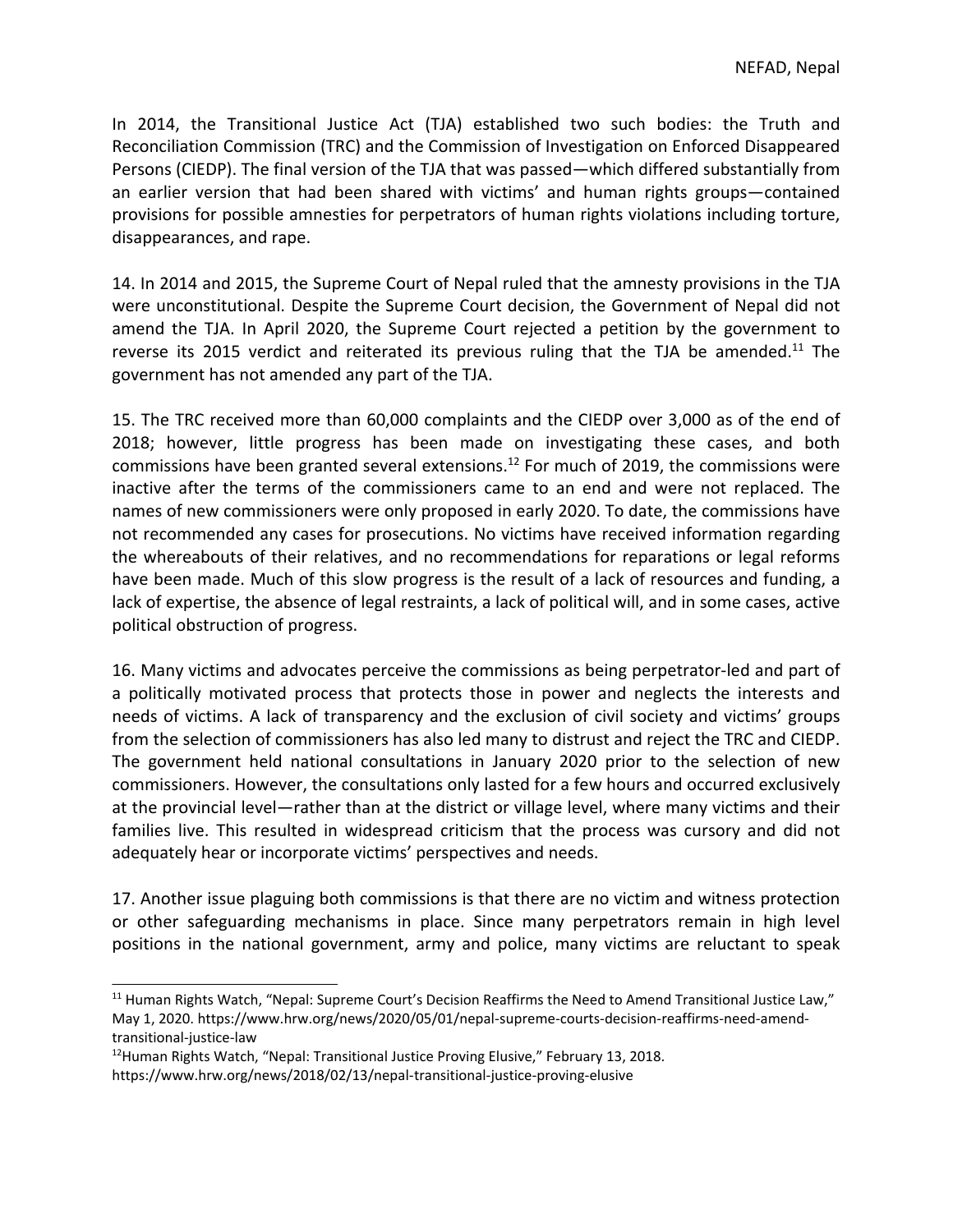about serious human rights violations they experienced out of <sup>a</sup> strong fear of retribution. Several victims who registered complaints have reported receiving threats from the police and army. There have also been reports that police and army officials have requested that complaints submitted to the TRC and CIEDP be shared with them—presumably in order to allow them to evade investigation or hide evidence.<sup>13</sup>

18. Continuous and ongoing instances of politicization and political interference in the commissions have further deteriorated their legitimacy and credibility in the eyes of victims. A 2016 agreement between the leaders of the two largest political parties to preserve the coalition government contained provisions to withdraw investigations and prosecutions for war-time offences and grant amnesty to perpetrators.<sup>14</sup>

19. When the government announced the creation of <sup>a</sup> recommendation committee in 2014, all of the 5 committee members were affiliated with major political parties. 15 According to the TJA, four of the five recommendation committee members are direct government appointees. Additionally, even though there are three seats open for civil society representatives on the recommendation committee, all of these are selected by the government.

20. Despite provisions in the TJA, the recommendation process was not widely publicized or transparent, did not adequately consult victims and their families, and only accepted applications for commissioners for <sup>a</sup> very brief time window. Many qualified human rights lawyers, transitional justice experts, and civil society activists boycotted the process and did not apply to be commissioners because of these problems around transparency, politicization and legitimacy, as well as the fact that no changes had been made to the TJA following the Supreme Court'<sup>s</sup> 2015 ruling.

21. The subsequent 2015-2016 selection process for commissioners was also rushed, not widely publicized or transparent, and many of the ultimate appointees were perceived to be handpicked by political elites. The TJA does not allow for commissioners to be active members of political parties at the time of appointment; however, it was easy for applicants to reassign party affiliation when they applied.<sup>16</sup> The five commissioners who were ultimately selected for each commission thus did not have the technical expertise to effectively carry out the commissions' mandates, leading victims to further reject the process.

22. Another challenge facing the commissions is insufficient funding and lack of autonomy over funds. Each commission'<sup>s</sup> finances, logistics and operations are all controlled by that

<sup>&</sup>lt;sup>13</sup> Ram Kumar Bhandari, "Too scared to complain," Katmandu Post, May 10, 2016.

https://kathmandupost.com/opinion/2016/05/10/too-scared-to-complain

<sup>&</sup>lt;sup>14</sup> Jeremy Sarkin & Ram Kumar Bhandari, "Why Political Appointments to Truth Commissions Cause Difficulties for these Institutions: Using the Crisis in the Transitional Justice Process in Nepal to Understand How Matters of Legitimacy and Credibility Undermine Such Commissions," *Journal of Human Rights Practice 20* (2020), 14. <sup>15</sup> Ibid, 17.

<sup>&</sup>lt;sup>16</sup> Ibid, 19.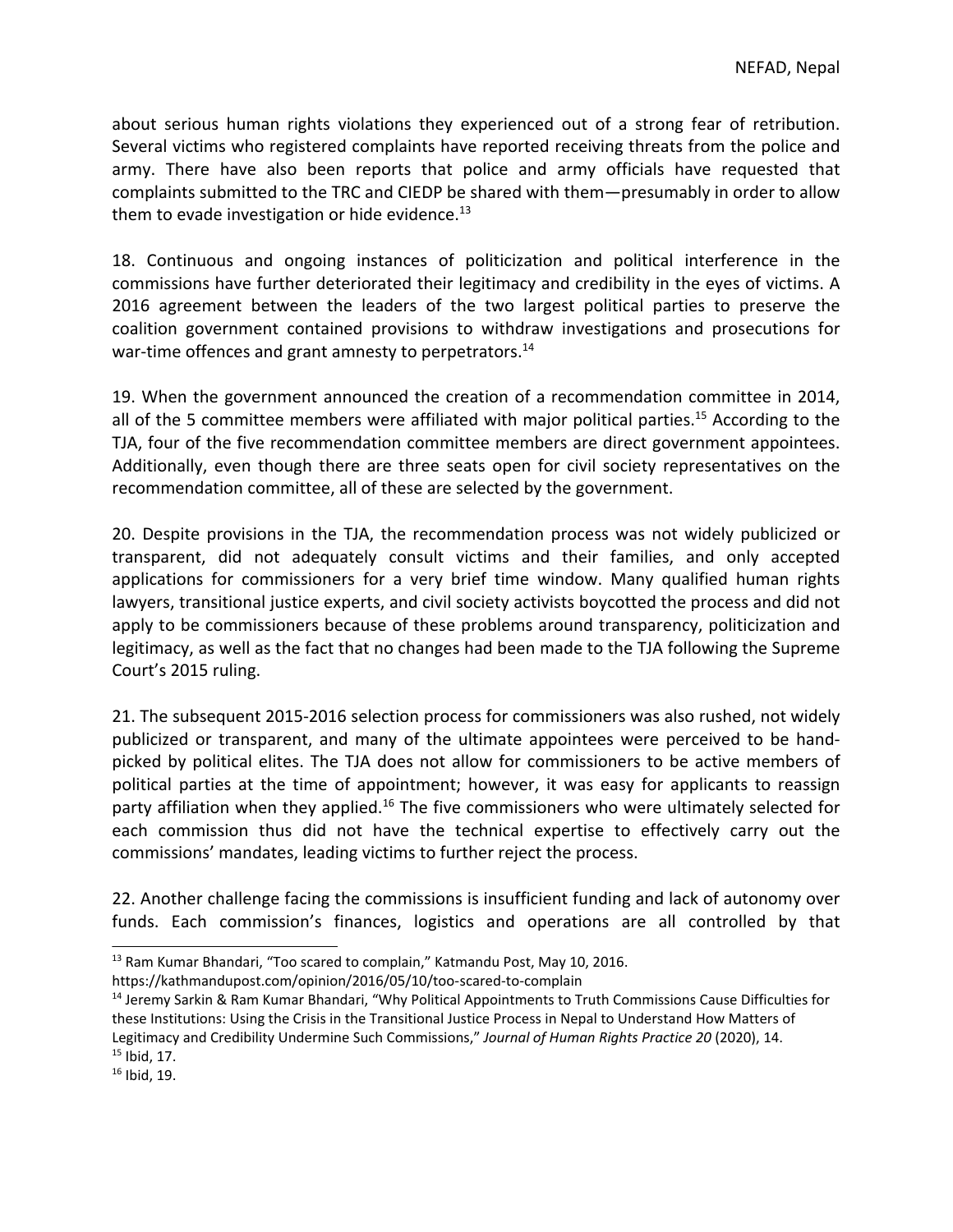commission'<sup>s</sup> secretariat, <sup>a</sup> position which is also filled through government appointment. Similar to the recommendation committee for commissioners, the secretariat position has often been filled by political appointees, exerting additional government interference in the transitional justice process. Many of these appointees lack the expertise and skill to effectively carry out their functions, and the CIEDP has had five secretaries over the course of three years. There have also been challenges in retaining qualified staff for the commissions, further undermining their effectiveness and credibility.

23. Many relatives of the disappeared who submitted complaints to the commissions and other bodies—including the National Human Rights Commission, the UN Working Group on Enforced and Involuntary Disappearances, the UN Human Rights Committee and the Nepal Supreme Court—have never received any information, implementation or follow-up, further reducing their faith in the transitional justice process. The commissions have initiated an investigation of very few cases, and many families have given up hope that these commissions will ever be able to achieve justice for their disappeared relatives.

### *4.2 Reparations and economic empowerment*

24. In 2007, the Government of Nepal established the Interim Relief and Rehabilitation Program (IRP) for conflict-affected persons. Various forms of assistance included economic compensation, academic scholarships and immediate medical care, and were offered to different categories of victims including next-of-kin of deceased or disappeared and survivors of abduction, disability or injury. (IRP beneficiaries notably did not include survivors of sexual violence and included only limited provisions for survivors of torture.)

25. According to the 2013 ICTJ study, 98% of the 1,517 potential beneficiaries identified under the category of "disappeared persons" received benefits from the IRP.<sup>17</sup> Despite these impressive figures, many reported significant difficulties with the IRP process, and these challenges were especially acute for wives of the disappeared. The initial IRP policy granted monetary benefits that were four-times greater for <sup>a</sup> relative of someone who died than for <sup>a</sup> relative of someone who was disappeared. This created <sup>a</sup> perverse incentive for some wives—most notably those who were least economically secure—to declare their husbands deceased rather than disappeared, even though they had never received any information on the ultimate whereabouts of their husbands.<sup>18</sup> Although a cabinet decision in 2009 changed the IRP policy so that wives of the disappeared could receive the same amount as wives of the deceased, by that time as many as 400 wives of the disappeared had declared their husbands dead. An additional lump-sum amount that was offered to wives of the deceased was not available to wives of the disappeared until 2011.<sup>19</sup>

<sup>&</sup>lt;sup>17</sup> Tyynela et al., "Beyond Relief," 12.

 $^{18}$  Ibid, 12-13.

<sup>&</sup>lt;sup>19</sup> Ibid, 13.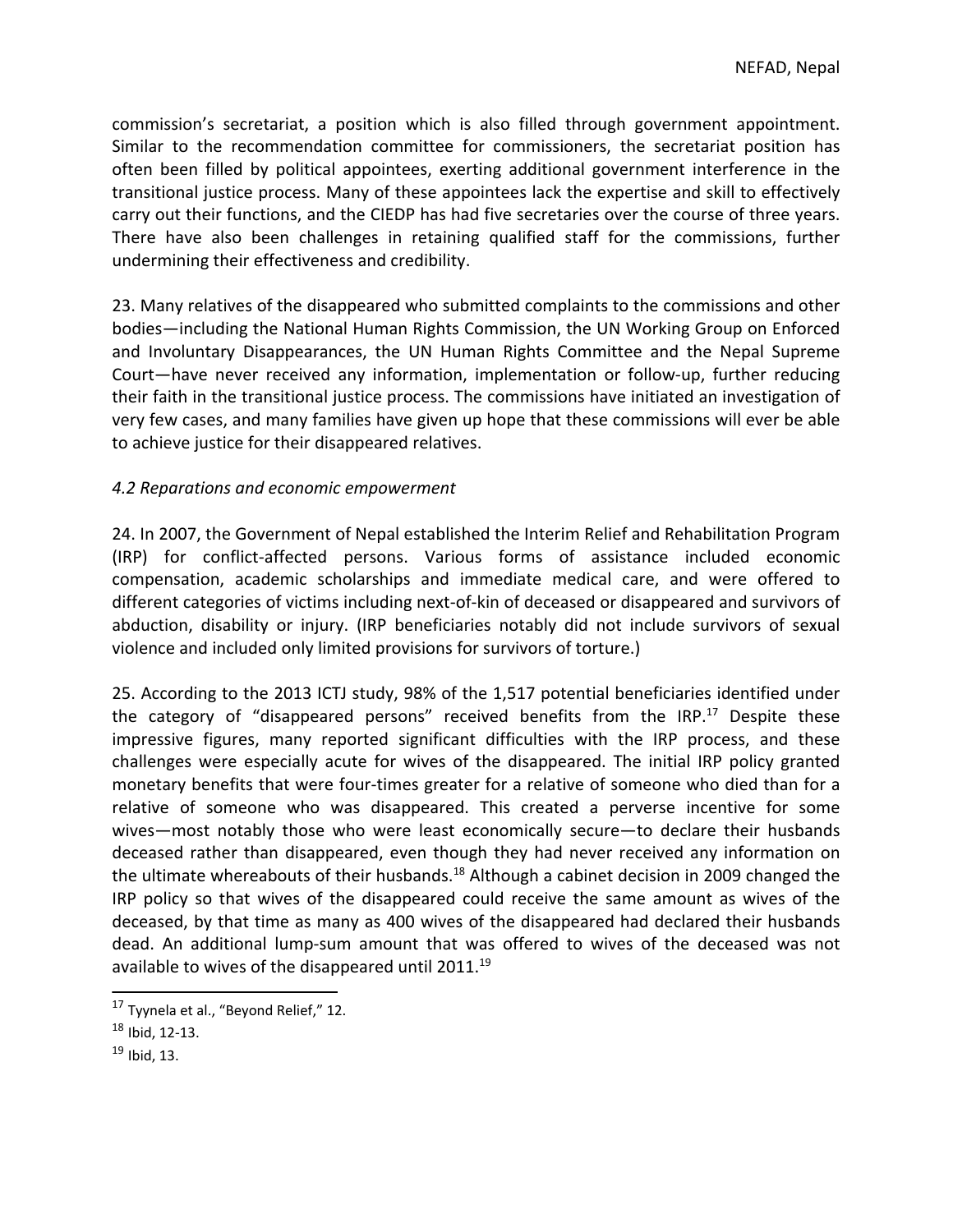26. In addition to discrepancies in the IRP policy, wives of the disappeared also reported significant challenges related to the implementation of the relief program. 76% of respondents had experienced difficulties providing the required evidence of <sup>a</sup> disappearance. The cost of transportation to apply for and receive relief was another commonly cited challenge (64%), as were the lack of cooperation from public officials (45%) and dysfunction of local committees (22%). Many family members were unable to obtain <sup>a</sup> recommendation from <sup>a</sup> political party, which although not <sup>a</sup> formal requirement, was reported to significantly speed up and increase the chances for <sup>a</sup> successful application.

27. Wives of the disappeared also reported facing discrimination based on gender, as well as caste and ethnicity, for example by continuing to wear the traditional clothes and symbols of marriage. In some traditional cultures, women had to rely on male relatives to accompany them to receive their benefits, especially when she had to travel long distances to apply for benefits, which further contributed to obstacles to exercising their autonomy. Additionally, some women who received support from international and local NGOs reported that they were subject to sexual exploitation by those who had initially offered to help them.<sup>20</sup> Although never designed to be <sup>a</sup> long-term solution, the IRP has also been criticized for not providing meaningful or sufficient reparation for serious harm suffered during the conflict, including long-term psychosocial needs of victims and their relatives. Finally, many wives and relatives of the disappeared rejected the IRP process altogether, as they saw it as an attempt for the government to sidestep other obligations to victims, including truth, justice and acknowledgement.

28. The IRP ended in 2014. While future reparations programs are still possible based on recommendations from the TRC and CIEDP, initiatives to address the long-term needs of relatives of the disappeared should not be dependent upon the commissions. Two particular programs that could be introduced include expanded psychological support and skills-trainings for relatives of the disappeared, and wives in particular. The implementation of the federalized government structure Nepal also offers greater potential for localized reparations processes, and the centralized government could support more locally led approaches.

## *4.3 National Legal Codes and International Human Rights Treaties*

29. The Government of Nepal passed the National Criminal Procedure (Code) Act on 16 October 2017. Despite criminalizing torture and enforced disappearance, the Act, which went into effect in September 2018, remains significantly flawed. First, its prospective nature means that it does not address violations that occurred during Nepal'<sup>s</sup> internal conflict. Second, the definitions of enforced disappearance and torture contained in the Act are inconsistent with international standards, and the act fails to criminalize enforced disappearance as <sup>a</sup> crime against humanity. Third, the Act does not recognize that enforced disappearances are <sup>a</sup> continuous and ongoing

<sup>&</sup>lt;sup>20</sup> Ibid, 13.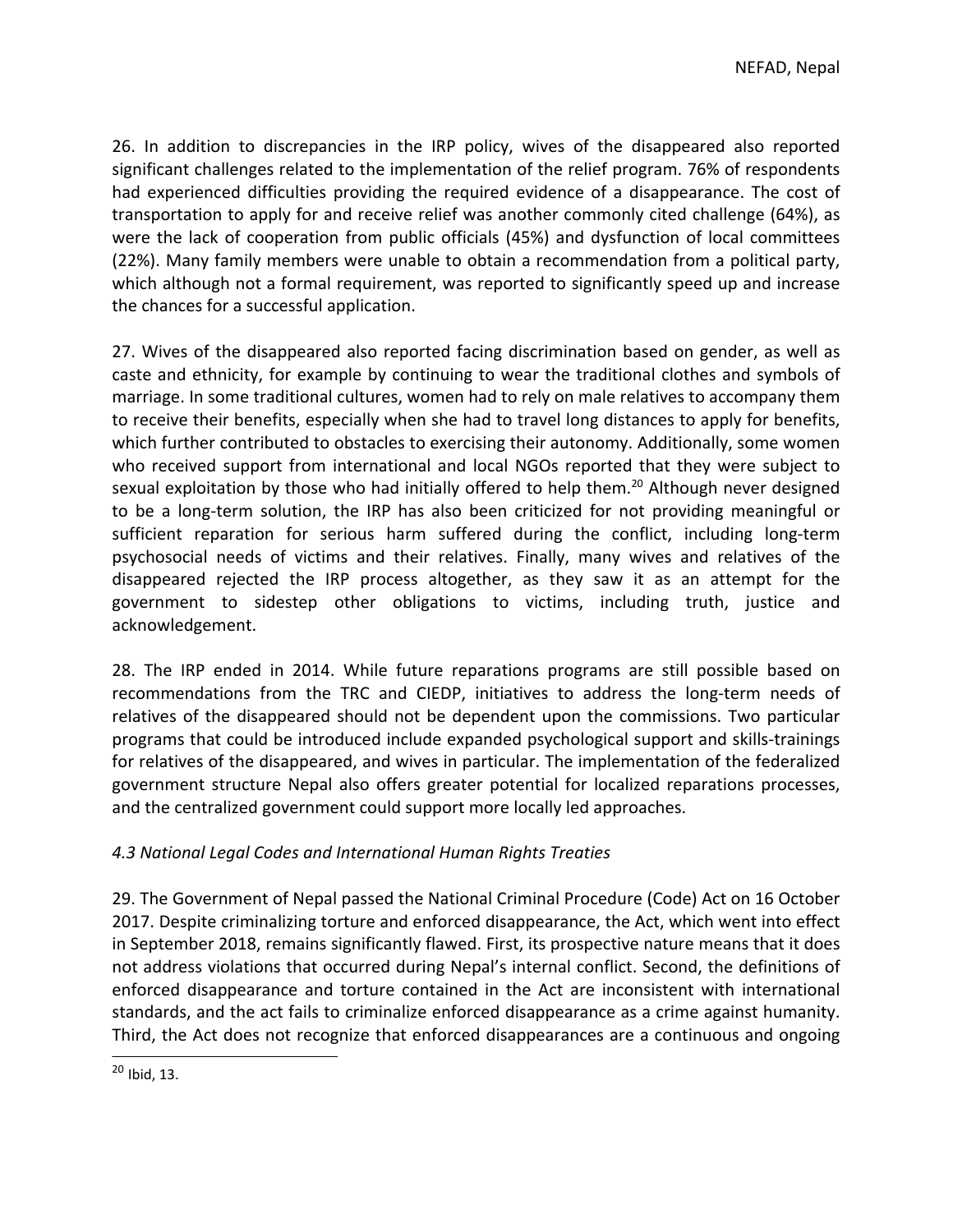crime—rather than <sup>a</sup> discrete event—for such time as the whereabouts and truth about the disappeared remain unknown. Fourth, the penalties for enforced disappearance and torture outlined by the Act do not correspond to the nature and gravity of these crimes. Fifth, the statute of limitation period to prosecute torture and enforced disappearances is extremely restrictive (six months) meaning that many future crimes will never be prosecuted. The government of Nepal needs to address these serious flaws to the legislation in order for penal provisions to be applicable retroactively and for past and future perpetrators of these crimes to be held accountable under the law.

30. In addition to lacking <sup>a</sup> criminal code that is in line with international legal standards, Nepal has neglected to ratify crucial international treaties pertaining to enforced disappearances. Most notably, Nepal is not party to the International Convention for the Protection of All Persons from Enforced Disappearance (ICPED), despite <sup>a</sup> 2007 verdict from the Supreme Court of Nepal that directed the government to ratify the convention.<sup>21</sup> Additionally, several Member States repeatedly urged the Government of Nepal to ratify the ICPED during the 2011 and 2015 UPR Sessions. Nepal is also not party to the Rome Statute, despite initial steps taken to ratify it and sustained pressure from domestic and international organizations.

### *4.4 Working Group on Enforced or Involuntary Disappearances*

31. The UN Working Group on Enforced or Involuntary Disappearances (WGEID) visited Nepal on two occasions, first in 2004 and again in 2011. Although both visits were before the TJA was passed, the 2011 WGEID report expressed concerns over the amnesty provisions that were included in the draft bill on the commission of inquiry on enforced disappearances. The Working Group noted that Nepal'<sup>s</sup> Criminal Code was not in line with international standards, which remains true today despite the passing of an updated Criminal Code in 2017, particularly with regard to enforced disappearances. The WGEID also recommended that enforced disappearances be dealt with through civilian rather than military courts, another recommendation which has gone unheeded by the government of Nepal.

32. Additionally, the Working Group was troubled that no prosecutions had been brought against members of the army or police accused of enforced disappearances, that many alleged perpetrators remained in high-level positions in the government, army, and police, and that the government had not conducted adequate vetting of the Nepalese security forces engaged in peacekeeping operations, all of which remain true today as well. The Working Group also expressed concern over the lack of an effective registration of detainees as well as the possible threat to human rights defenders who investigate cases of enforced disappearances.

<sup>&</sup>lt;sup>21</sup> The Supreme Court of Nepal on 1 June, 2007 verdict on habeas corpus writs filed against enforced disappearance in 1999 *(Rabindra Prasad Dhakal v. Nepal Government, Council of Ministers, et. al*.*,* Writ No.3575, registered on <sup>21</sup> January 1999).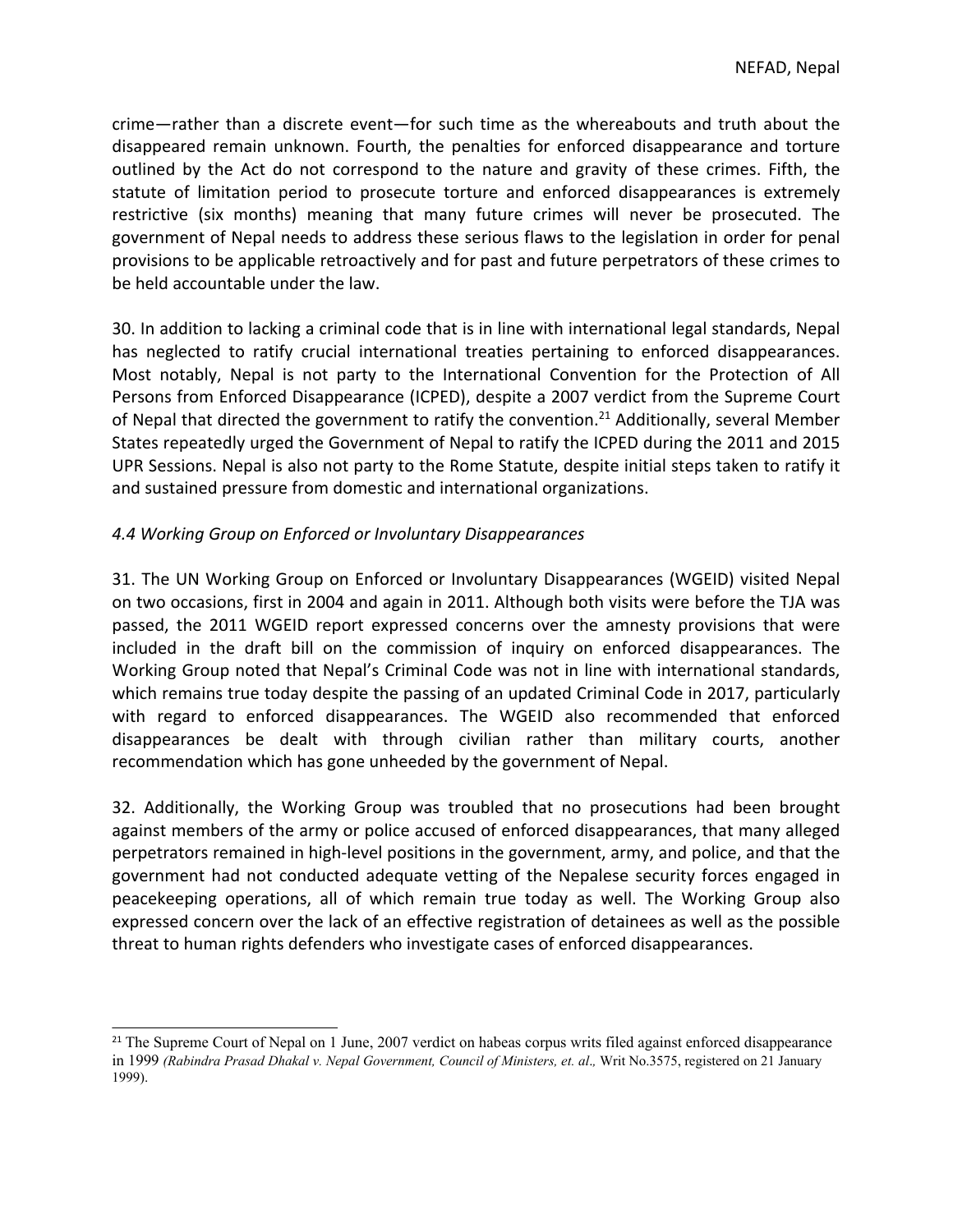33. Finally, the WGEID reminded the government of Nepal of the recommendation given during its first Universal Periodic Review in 2011 to ratify the International Convention for the Protection of All Persons Against Enforced Disappearance; as of July 2020, Nepal has still not ratified this treaty. The working group has requested <sup>a</sup> follow-up visit, but Nepal has not extended an invitation.

34. On 16 March 2020, five UN Special Procedures—including the WGEID and the Special Rapporteur on the promotion of truth, justice, reparation and guarantees of nonrecurrence—sent <sup>a</sup> joint letter to the Government of Nepal. The communication expressed concern over several issues, including the deficiencies of the victim consultations processes; the lack of independence and transparency in the appointment of new commissioners to the TRC and CIEDP; and potential rushed attempts to pass <sup>a</sup> poorly consulted amendment to the TJA ahead of Nepal's third UPR.<sup>22</sup> As of writing, the government of Nepal had not responded to the requests from the Special Procedures for further information on these issues.

### *4.5 International Human Rights Community*

35. While well-intended, the international human rights community has pursued <sup>a</sup> transitional justice agenda that focuses almost exclusively on prosecutions and amnesty while ignoring the multi-faceted needs of the families of the disappeared. Despite numerous studies that have identified <sup>a</sup> wide range of needs of families of the disappeared—often conducted by these international non-governmental organizations themselves—the international boycott and refusal to engage with the government of Nepal on account of amnesty provisions ultimately perpetuates <sup>a</sup> top-down and outside-in approach to transitional justice that ignores the realities and priorities of families, including their social, political and economic needs.

36. NEFAD calls on international NGOs and regional and international human rights organizations to re-evaluate their policies and engagement in order to ensure that they are genuinely supporting victim-centered transitional and transformative justice mechanisms that go beyond mere prosecutions for perpetrators. Such an approach would prioritize structural inequalities; demand reparations for conflict-affected persons that based on needs and rights; sustain pressure on the government to formally acknowledge the serious human rights abuses committed during the civil war; facilitate families' access to the truth about their disappeared relatives; and provide direct support to grassroots family associations to advance locally-led processes. It would also seek to engage with victims' organizations and, where it is considered appropriate, with the flawed commissions.

### *4.6 Memorialization*

37. Memorialization is an area of restorative justice where the minimal contribution of the government has actually served to the benefit of relatives of the disappeared. Efforts to

<sup>&</sup>lt;sup>22</sup> Joint Communications from Special Procedures on 16 March 2020.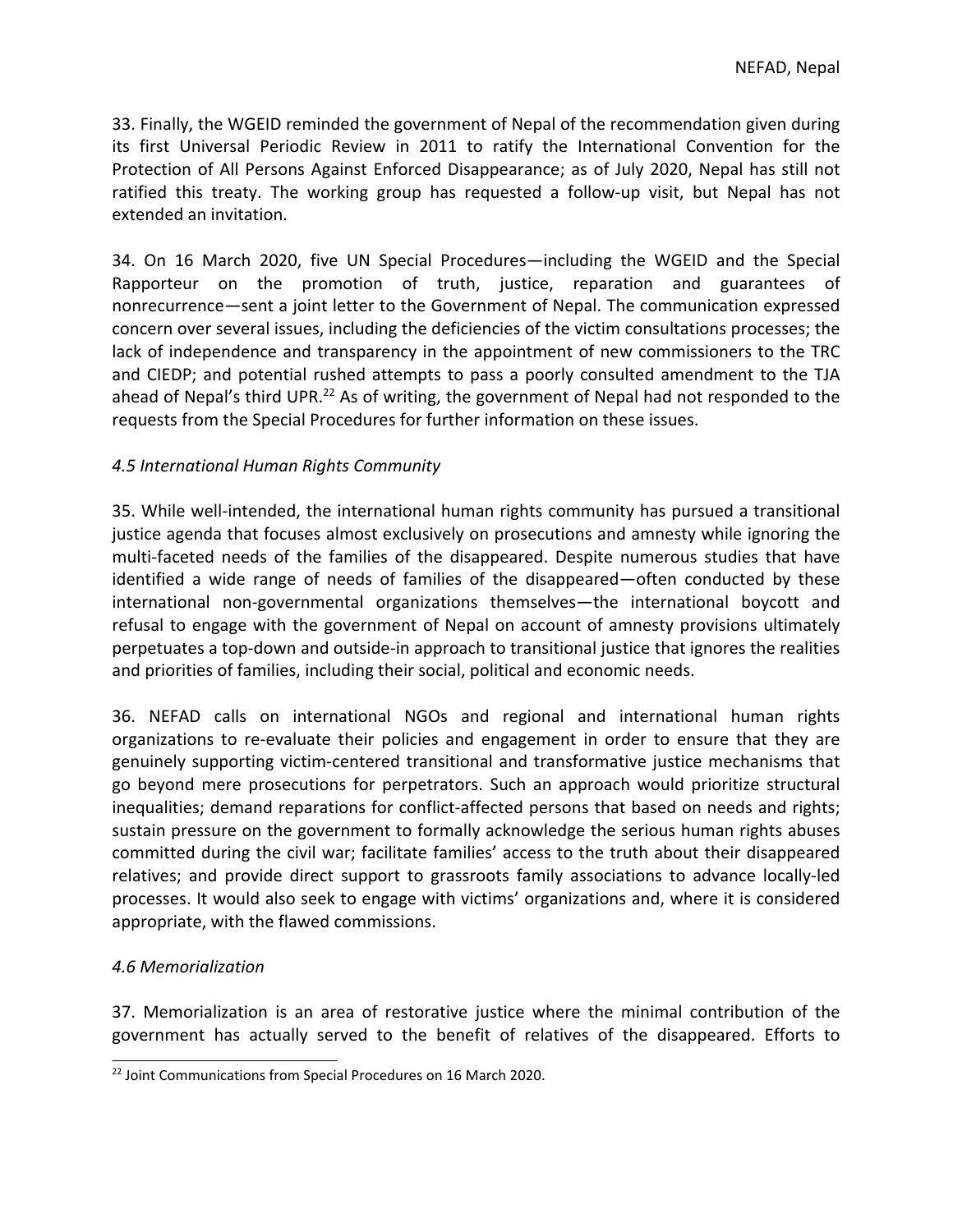remember and honor the disappeared in Nepal have largely been local and community-driven efforts, often initiated and carried out by victims' groups and relatives of the disappeared themselves. In the aftermath of enforced disappearance, memorialization processes can help relatives of the disappeared perform mourning rituals in spite of the ambiguity of their loss, which supports the healing process for many. This is especially true when the wider community participates in memorialization processes and recognizes the crimes committed against the disappeared. In the face of obstruction of justice by the state, local and community-driven memorialization efforts have allowed relatives of the disappeared to exercise agency and to protest the erasure of the disappeared from national discourses. In an ethnographic study of local memorialization efforts in Nepal, Simon Robins observed that memorialization allowed families to actively resist attempts by the government to render the disappeared invisible or unrecognized.<sup>23</sup>

38. Local memorialization efforts in Nepal have included erecting memorials and symbols honoring the disappeared, community prayer ceremonies that often are derived from local traditions and practices, and the naming of parks and roads after the disappeared. Additionally, theater groups have acted performances in remembrance of the disappeared, and some family groups have led initiatives to observe local commemoration days. NEFAD and the Advocacy Project partnered with <sup>a</sup> cooperative of relatives of the disappeared in the Bardiya district—which suffered more disappearances than any other district in Nepal—to create memorial quilts depicting the memories of the disappeared.<sup>24</sup> In addition to serving the aims of memorialization, these quilts have also served as important advocacy tools both domestically and internationally, and in September 2019 the Advocacy Project presented one of these quilts before the WGEID. Because memorialization in Nepal has been largely <sup>a</sup> bottom-up initiative to restorative justice for relatives of the disappeared, advocates for the victims in other countries where disappearances are widespread can learn from the efforts and practices of families and groups in Nepal.

39. As the intrusion of the state into memorialization efforts could easily result in the cooptation and politicization of memory, the national government of Nepal should proceed cautiously with regards to memorialization of the disappeared. There are, however, crucial steps the government could take to support and make room for victim- and family-led memorialization processes. For example, provincial and district administrations could support and attend local memorialization ceremonies and institute official commemoration days. The government could also issue <sup>a</sup> formal recognition of the fact of widespread disappearances during the internal conflict, which would help further memorialization and recognition, and also serve as <sup>a</sup> commitment to non-repetition. Additionally, the government could take steps to involve victims' and advocacy groups in revising the national school curriculum to appropriately educate Nepali youth on past abuses to ensure that these crimes and the disappearances are

<sup>&</sup>lt;sup>23</sup> Simon Robins, "Constructing Meaning from Disappearance: Local memorialisation of the Missing in Nepal," Submission to ISA 2012 San Diego, 1 April 2012, 13.

<sup>&</sup>lt;sup>24</sup> Advocacy Project, "The Bardiya Memorial Quilts," https://www.advocacynet.org/nefad-quilt/.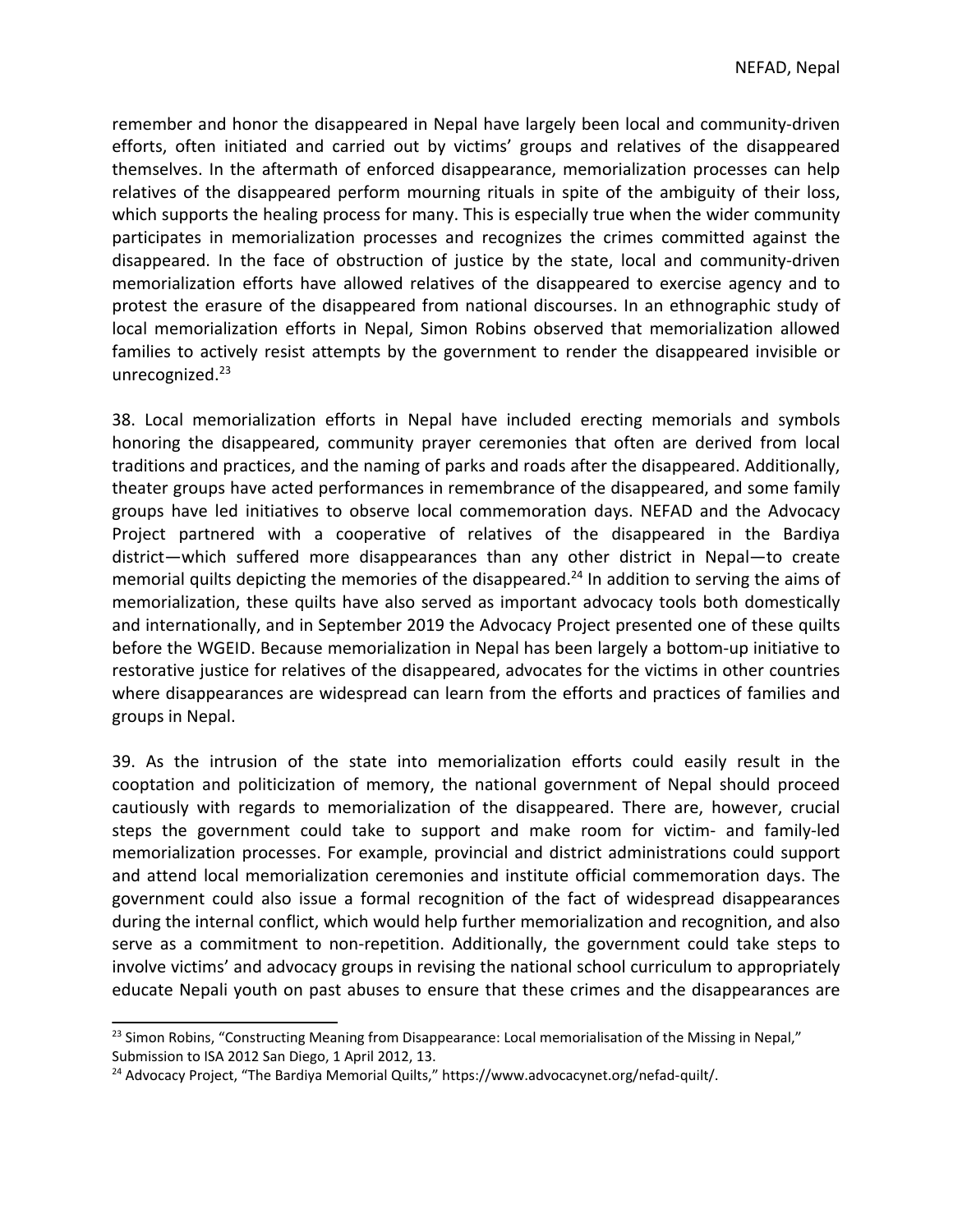not removed from the country'<sup>s</sup> history.

### **5. Recommendations for the Government of Nepal**

40. NEFAD calls on Member States participating in Nepal's 3<sup>rd</sup> Universal Periodic Review to encourage the Government of Nepal to implement the following recommendations to advance justice for the families of victims of enforced disappearances. While amending the amnesty provisions is important, it must not preclude advancement on other areas of restorative justice for victims and their families, including economic and social justice, formal acknowledgement, and national memorialization. Thus, even if the government is not willing to undertake all of these reforms, the international community can encourage them to adopt others. Additionally, the successful federalization of Nepal'<sup>s</sup> government presents new opportunities for enhanced local involvement, integration and ownership of victims and their families in local sociopolitical processes.

### **TRC and CIEDP**

41. *Recommendation 1: Amend the TJA to be in line with the 2015 ruling of Nepal'<sup>s</sup> Supreme Court and international human rights standards.* This includes removing provisions that allow for amnesties for perpetrators of serious human rights violations.

42. *Recommendation 2: Review the appointment process of the TJA so as to allow victims and their advocates to participate in all stages of the commissions' proceedings.* The review process should be undertaken by an independent body that is not appointed or influenced by the government. Nepal has <sup>a</sup> robust civil society, and genuine reforms would allow the commissions to regain the trust and cooperation of victims. Such reforms include restructuring the composition of the commissions and mandating that an independent body, rather than the government, select members of civil society to be on the recommendation committees. If done correctly, this would ensure wider acceptability and credibility of the commissions.

43. *Recommendation 3: Allocate sufficient resources and budgets to the commissions and allow the commissioners independent control over their budgets; the government should also allow the commissioners to access necessary documentation if they need it to uncover the truth about past events.*

44. *Recommendation 4: Establish victim and witness protection and safeguarding mechanisms.* This includes keeping complaints confidential and not allowing people outside the commission access to them except for legal proceedings. Precautions should also be taken to prevent tampering or destruction of evidence.

45. *Recommendation 5: Establish linkages between the commissions and provincial and local levels of government, especially in areas most affected by the conflict.* This would enable the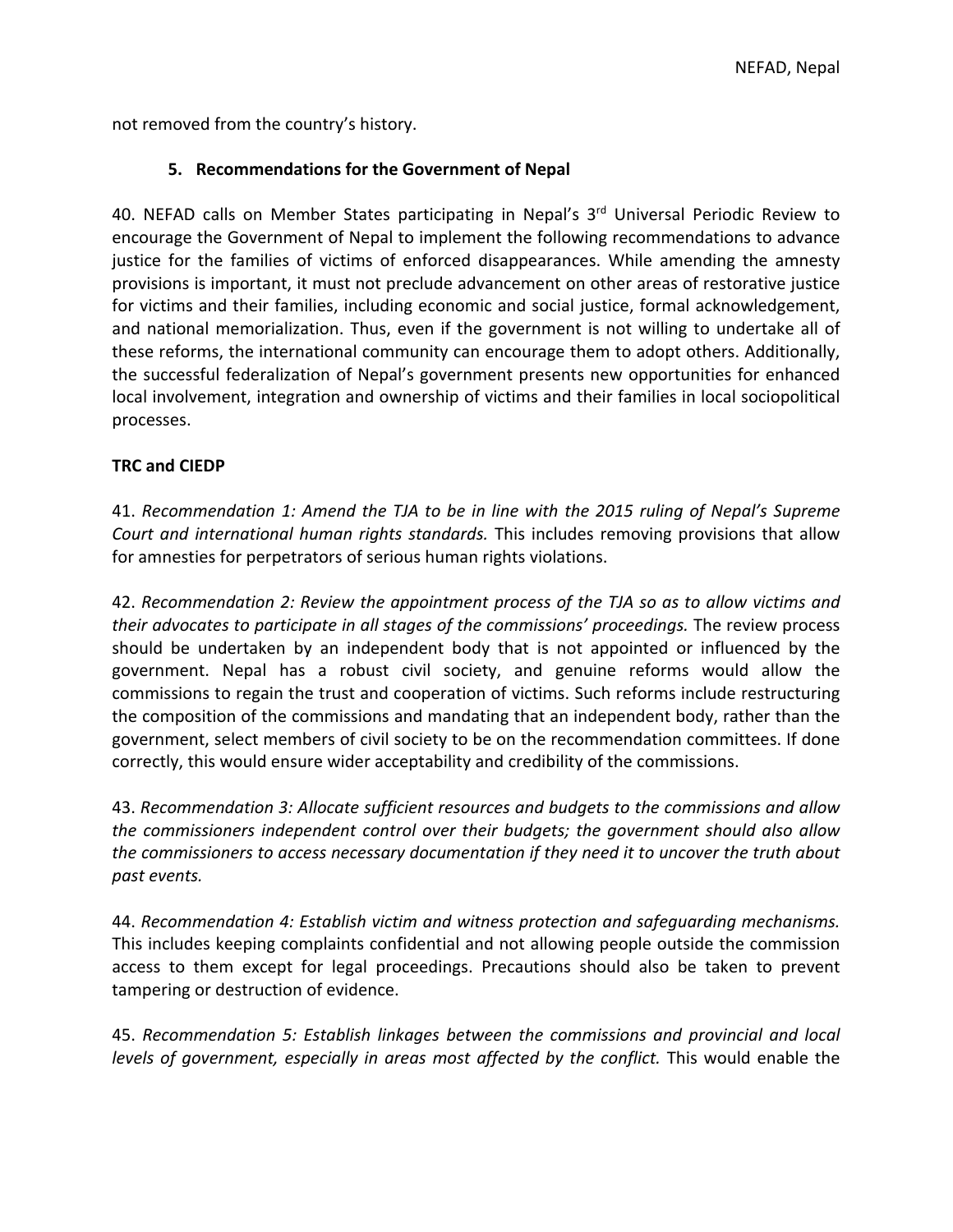commissions to utilize the existing federalism structure and ensure greater victim input and centering of victims' needs and priorities. Additionally, this will improve the access by victims to information about the commissions and may help to reestablish the legitimacy of the commissions in the eyes of the victims and their families.

#### **National Legislation and International Treaties**

46. *Recommendation 6: Enact legislation that formally recognizes the status of enforced disappeared persons during the conflict.* This should also extend to allow the legal transfer of assets and land titles for relatives of the disappeared. Such legislation would also serve as public acknowledgement of harm suffered, and could additionally reduce social stigmatization and exclusion of family members and communities.

47. *Recommendation 7: Amend the 2017 National Criminal (Code) Act so that it complies with international standards.* Amendments include: the retroactive application of the Act to past crimes of torture and enforced disappearances; lengthening the statute of limitations period to prosecute these crimes; and revising the sentences for convicted perpetrators of enforced disappearance and torture.

48. *Recommendation 8: Ratify the International Convention for the Protection of All Persons from Enforced Disappearance (ICPED).*

49. *Recommendation 9: Implement the "Views" of the UN Human Rights Committee related to enforced disappearances.*

### **UN Human Rights Council**

50. *Recommendation 10: Extend invitations to the thematic Special Procedures of the UNHRC, including the Working Group on Enforced or Involuntary Disappearances (WGEID); the Special Rapporteur on Torture; the Special Rapporteur on extrajudicial, summary or arbitrary executions; and the Special Rapporteur on the promotion of truth, justice, reparation and guarantees of non-recurrence.* Additionally, the government should respond to the requests outlined in the March 2020 correspondence by the five Special Procedures.

### **Memorialization**

51. *Recommendation 11: Support local memorialization efforts and formally acknowledge past human rights abuses committed during the civil war.* Memorialization policies must prioritize victim and survivor participation and amplify the efforts already underway by families and advocacy groups at the community level. These policies should be context-specific and make specific recommendations for local municipalities. In addition to formal public acknowledgement, efforts should be taken to consult advocacy groups and experts to